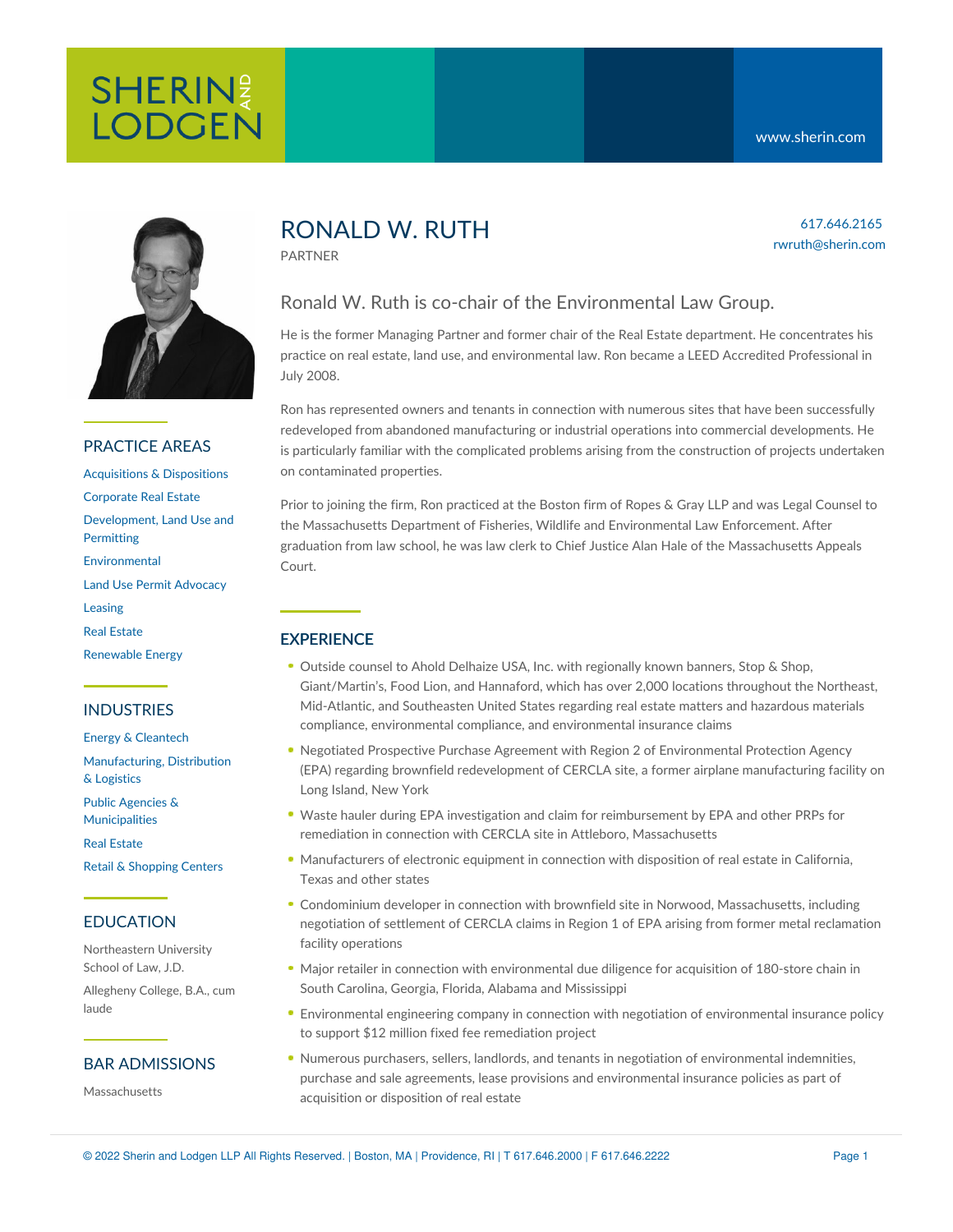## **ACCOLADES**

- Listed in *The Best Lawyers in America ©*
- Martindale-Hubbell Peer Review Rated: A/V Preeminent<sup>®</sup>
- Included in *Who's Who Legal: Environment*
- Included in Massachusetts *Super Lawyers*

#### SPEAKING ENGAGEMENTS

- "Commercial Real Estate Practice in [Massachusetts,](https://www.mcle.org/product/catalog/code/2210197B00) 1st Edition," co-author, Massachusetts Continuing Legal Education (MCLE), 2020
- "Environmental Tasks," facilitator, NAIOP Advanced Development Practices, May 23, 2018
- "The Law of Lis Pendens in [Massachusetts](https://www.sherin.com/wp-content/uploads/2017/08/The-Law-Of-Lis-Pendens-In-Massachusetts-And-Rhode-Island.pdf) and Rhode Island ," *Law360,* August 7, 2017
- "Solar and Cell Phone Towers," presenter, Rooftop Leasing 101, Boston Bar Association, February 2014
- "New Underground Storage Tank Operator Requirements Arrive in [Massachusetts,"](https://www.sherin.com/wp-content/uploads/sh_files/News/New%20Underground%20Storage%20Tank%20Operator%20Requirements%20Arrive%20in%20Massachusetts1.pdf) Sherin and Lodgen Client Advisory, March 2012
- "New Endangered Species Act Regulations 2011 Update," NAIOP Government Affairs Round-Up, December 2011
- "Financial Analysis of Development Projects," panelist, NAIOP Center for Education, November 2011
- "New Endangered Species Act Regulations," speaker, NAIOP Hot Off the Hill Public Affairs, November 2010
- "Enforcing the Green Lease," *Commercial Leasing Law & Strategy*, October 2009
- "Time to speak up on [refining](https://www.sherin.com/wp-content/uploads/sh_files/Documents/RWR_Refining_Ocean_Plan_in_MHT1.pdf) state's Ocean Plan ," *Mass High Tech*, July 2009
- "Can Enviro Lawyers Learn to Live with New [Paradigm?](https://www.sherin.com/wp-content/uploads/sh_files/Documents/RMC_Golden_Opp_for_Tech_Tenants_MHT_2.09.pdf) ," *Law360.com*, February 2009
- "MEPA & NEPA Case Law Update," speaker, MEPA & NEPA: New Developments in Implementation, Litigation and Legislation, Law Seminars International, June 2008
- "The Biolab Case and MEPA: Supreme Judicial Court's Decision in Allen v. BRA," speaker, Boston Bar Association Environmental Law section event, February 2008
- "Imposing Activity and Use [Limitations](https://www.sherin.com/wp-content/uploads/sh_files/Documents/BT_ruth_ajemian_08.pdf) May Offer an Escape Hatch for Tenants ," with Ani E. [Ajemian,](https://www.sherin.com/?t=3&A=1786&format=xml) *Banker & Tradesman*, February 2008
- "The Massachusetts Endangered Species Act Working with Land Trusts," Massachusetts Land Conservation Conference, The Trustees of Reservations' Putnam Conservation Institute and Massachusetts Land Trust Coalition, 2007
- "Recent Development in Land Use Permitting," Continuing Legal Education Seminar, Boston Bar Association, 2007
- "All Politics is Local," panelist, Public Interest Leadership Program, Boston Bar Association, 2006
- "Massachusetts Endangered Species Act Regulatory Changes," Environmental Law Section, Boston Bar Association, 2006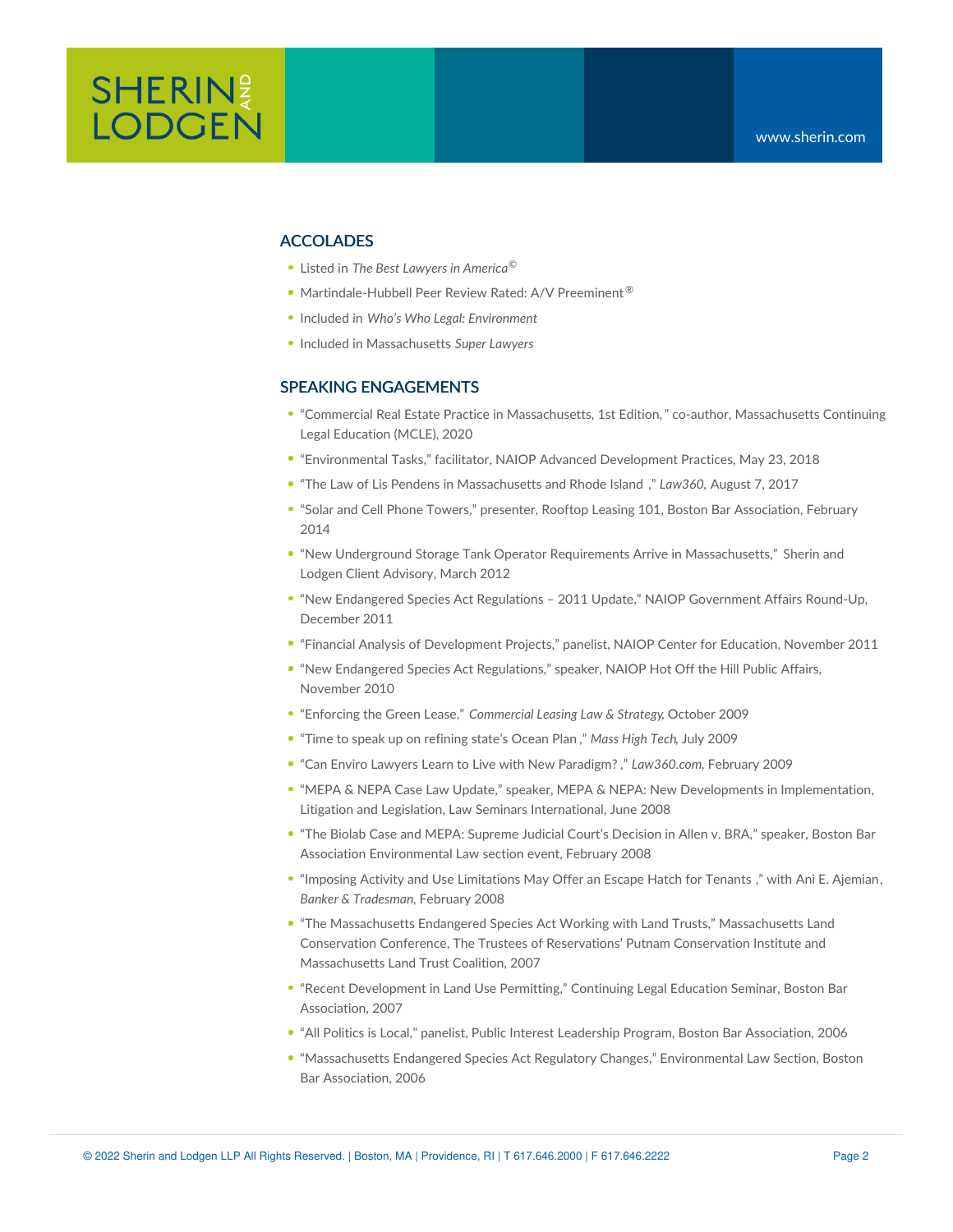- Moderator and panelist in seminars presented for various business groups including in 2000-2002 and 2004, for The National Association of National and Office Properties and in 2000, 2002, and 2004 for The International Council of Shopping Centers
- "Environmental Issues Arising in Leases," International Counsel of Shopping Centers Law Conference, October 2002
- "Managing Environmental Risks through Insurance," with Richard D. Jones and Ivan De Voren, International Counsel of Shopping Centers Law Conference, 2000
- "Brownfields Gray Soil Poses Extra Cost to Development," *Banker & Tradesman*, January 2000
- "Zoning Opinions," chap., *Massachusetts Zoning and Land Use Law*

### **MEMBERSHIPS**

- Abstract Club
	- 2015-present
- **Boston Bar [Association](http://www.bostonbar.org/)** 
	- **Environmental Law Section** 
		- **Steering Committee, 1987-1996**
		- Legislative Committee, chair 1991-1993; 1994-1996
		- On the Hill publication, former editor
- **[International](http://www.icsc.org/index.php) Council of Shopping Centers**
- NAIOP [Massachusetts](http://www.naiop.org/)
	- **Center for Education, faculty member, 2010**
	- Sustainable Development National Forum, 2007-2012
	- *Development* magazine, Editorial Board, 2004-2014
	- Government Affairs Committee, Massachusetts Chapter, 2007-present
	- Environment Committee, Massachusetts Chapter, 2003-present

#### COMMUNITY INVOLVEMENT

- [Massachusetts](http://www.mass.gov/eea/agencies/massdep/) Department of Environmental Protection • Regulatory Reform Working Group, member since April 2011
- [Massachusetts](http://www.mass.gov/eea/) Executive Office of Environmental Affairs
	- **Former member of the Secretary's Open Space Advisory Committee**
- Town of [Needham](http://www.needhamma.gov/index.aspx?NID=1114) Planning Board
	- **Former chair and member, 2008-2013**
- **Town of Needham Community Preservation Act Committee** 
	- Former chair and member, 2003-2007
- **Town of Needham Finance [Committee](http://www.needhamma.gov/index.aspx?NID=1107)** • Former chair and member 1999-2003
- [Massachusetts](http://www.mass.gov/eea/agencies/massdep/) Department of Environmental Protection
	- **Tidelands Advisory Commission, former member**